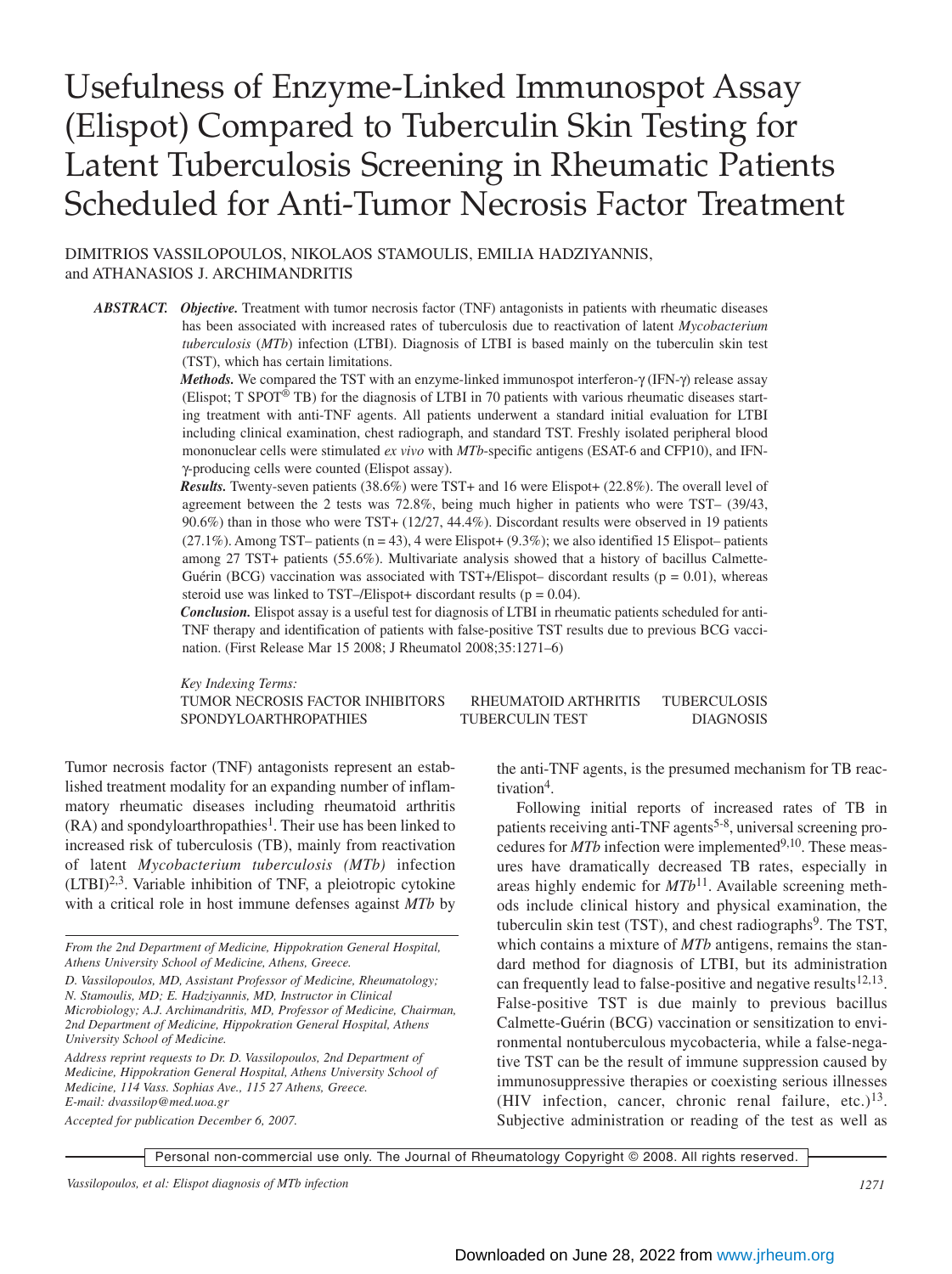differences in TST preparations could lead to additional variability in test results.

To overcome these limitations, new *ex vivo* diagnostic assays that quantify interferon-γ (IFN-γ) release by peripheral blood mononuclear cells (PBMC) either by enzyme-linked immunosorbent assay (QuantiFeron-TB Gold/QTG test; Cellestis Inc., Valencia, CA, USA) or immunospot assay (Elispot) after stimulation with *MTb*-specific antigens have been developed<sup>13</sup>. These tests have demonstrated a higher sensitivity (76%–88%) and specificity (92%–97%) compared to TST (71% and 66%, respectively)<sup>13</sup>.

There has been inadequate experience with the performance of these assays in patients with rheumatic diseases  $14-17$ , especially in direct comparison to the standard TST. We compared the performance characteristics of a commercial Elispot assay to TST for the diagnosis of LTBI in a larger cohort of rheumatic patients scheduled for anti-TNF treatment.

#### **MATERIALS AND METHODS**

*Patients.* Consecutive patients with various rheumatic diseases seen at the Outpatient Rheumatology Clinic of Hippokration General Hospital, Athens, who were considered candidates for treatment with anti-TNF agents according to published guidelines<sup>1</sup>, were included in the study. Patients with concomitant or recent  $(< 1$  year) treatment with antituberculosis agents, including isoniazid (INH) treatment for LTBI, were excluded. All patients signed an informed consent prior to their participation; the study was approved by the institutional review board.

A detailed history regarding previous TB, TB exposure, or BCG vaccination was taken from each patient and a complete physical examination, including documentation of BCG vaccination scars, was also performed. Patients were categorized to those with a definite, unknown, or negative history of BCG vaccination.

Current use of immunosuppressive medications including steroid or disease modifying antirheumatic drugs (DMARD) was also recorded. A chest radiograph was done in each patient and evaluated for signs of active or previous TB infection. Patients with suspicious findings for active TB were evaluated by a pulmonary physician specialized in the evaluation and care of patients with TB and underwent further appropriate testing (including sputum cultures for *MTb*, chest computed tomography, etc.). Patients with either a positive TST (≥ 5 mm) or Elispot assay and no signs of active TB were started on INH prophylaxis (300 mg/day orally for 1 month) prior to the initiation of anti-TNF therapy.

*Tuberculin skin test.* TST was performed by intradermal injection (Mantoux method) of 0.1 ml (2 units) of purified protein derivative (PPD RT 23, Statens Serum Institute, Copenhagen, Denmark) according to the American Thoracic Society/CDC guidelines<sup>12</sup>. The diameter of cutaneous induration was measured 48–72 h later with a ruler, by a trained physician. A TST was considered positive when the diameter of transverse induration was  $\geq 5$  mm.

*Elispot assay.* The Elispot assay (T SPOT® TB, Oxford Immunotec, Oxford, UK) was performed as described<sup>18</sup>, on the same day of TST application. Briefly, peripheral blood was drawn from each patient in heparinized syringes (prior to TST application). PBMC were isolated over Ficoll-Histopaque 1077- 1 (Sigma, St. Louis, MO, USA) density gradient centrifugation. Freshly isolated PBMC were resuspended in serum-free medium (AIM-V, Gibco BRL, Grand Island, NY, USA) and seeded in wells  $(2.5 \times 10^5 \text{ cells/well})$  containing either no antigen (negative control), phytohemagglutinin (PHA; as a positive control), or 2 different pools of recombinant *MTb*-specific antigens including the early secretory antigenic target-6 (ESAT-6) and the culture filtrate protein 10 (CFP10). Plates were incubated overnight at  $37^{\circ}$ C in a humidified  $5\%$  CO<sub>2</sub> incubator, and the number of spots indicative of IFN-γ-producing PBMC were measured in each well using a handheld magnified lens.

Specific predefined criteria for Elispot assay positivity were used, as described<sup>18</sup>. A test was considered positive when the number of spots in the *MTb* wells (one or both) minus the number of spots in the control well was  $\geq$ 6 (if the number of spots in the control well was  $\leq$  5) or if the number of spots in 1 or 2 wells containing the *MTb* antigens was more than twice the number of spots in the control well (if the number of spots in the control well was > 6). No patient tested demonstrated more than 5 spots in the control wells, while all patients gave positive responses (> 20 spots/well) to PHA (data not shown).

*Statistical analysis.* Statistical analysis was performed using the Fisher exact test for comparison of proportions between groups. The concordance between TST and the Elispot test results was assessed by the kappa (κ) test. Multivariate analysis was performed in order to identify variables associated with discordant test results (TST+/Elispot– or TST–/Elispot+). Variables studied included age, sex, history of BCG vaccination, history of TB exposure, positive TST in the past, presence of comorbid conditions, and current steroid or DMARD use. SPSS version 10.0 was used for analysis (SPSS Inc., Chicago, IL, USA), while statistical significance was set at the 0.05 level.

### **RESULTS**

*Patient characteristics.* The characteristics of the rheumatic patients in the study are summarized in Table 1. Seventy consecutive patients with various rheumatic diseases including RA ( $n = 32$ ), ankylosing spondylitis ( $n = 18$ ), psoriatic arthritis ( $n = 12$ ), Crohn-associated spondyloarthropathy (SpA;  $n =$ 2), and undifferentiated SpA  $(n = 8)$  were included. There were 37 women (53%) and the mean age of patients was 50.9 years. More than half the patients were receiving DMARD

*Table 1.* Patient characteristics.

| Characteristic                                 |                 |  |  |
|------------------------------------------------|-----------------|--|--|
| n                                              | 70              |  |  |
| Sex, M/F                                       | 33/37           |  |  |
| Age, $yrs \pm SD$                              | $50.9 \pm 16.9$ |  |  |
| Underlying rheumatic disease $(\%)$            |                 |  |  |
| Rheumatoid arthritis                           | 32(45.7)        |  |  |
| Ankylosing spondylitis                         | 18 (25.7)       |  |  |
| Psoriatic arthritis                            | 12(17.1)        |  |  |
| Crohn's-associated spondyloarthropathy         | 2(2.9)          |  |  |
| Undifferentiated spondyloarthropathy           | 6(8.6)          |  |  |
| Immunosuppressive use (DMARD and/or steroids)  | 43(61.4)        |  |  |
| DMARD use                                      | 39 (55.7)       |  |  |
| Steroid use                                    | 29 (41.4)       |  |  |
| Daily steroid dose, $mg \pm SD$                | $6.8 \pm 5.2$   |  |  |
| Duration of steroid treatment, months $\pm$ SD | $26.4 \pm 29.1$ |  |  |
| Comorbid conditions $(\%)$                     | 15(21.4)        |  |  |
| Chronic liver disease (HBV/HCV related)        | 9               |  |  |
| Diabetes mellitus                              | 3               |  |  |
| <b>COPD</b>                                    | $\overline{c}$  |  |  |
| Amyloidosis                                    | $\mathbf{1}$    |  |  |
| Status of BCG vaccination (%)                  |                 |  |  |
| No vaccination                                 | 16(22.9)        |  |  |
| Definite history of vaccination                | 28(40)          |  |  |
| Unknown                                        | 26 (37.1)       |  |  |
| History of TB exposure or chest radiograph     | 8 (11)          |  |  |
| findings consistent with previous TB           |                 |  |  |

DMARD: disease modifying antirheumatic drug, HBV/C: hepatitis B/C virus, COPD: chronic obstructive pulmonary disease, BCG; bacillus Calmette-Guérin, TB: tuberculosis.

Personal non-commercial use only. The Journal of Rheumatology Copyright © 2008. All rights reserved.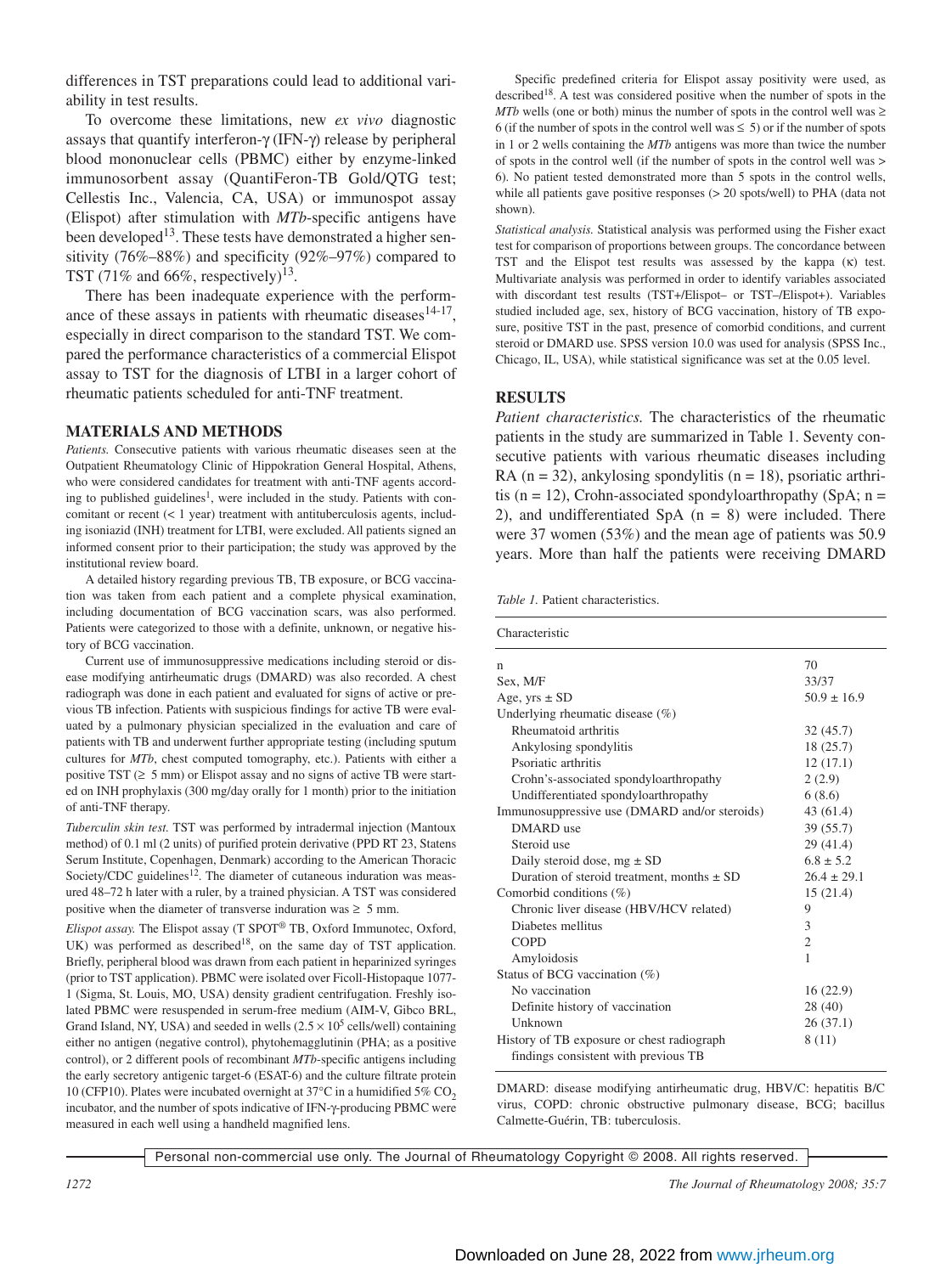(39/70, 56%) and about 40% were taking steroids at low doses (mean daily dose 6.8 mg prednisolone) at the time of inclusion in the study. In steroid-treated patients, the mean treatment duration was 26 months (median 15 mo).

Fifteen patients (21.4%) had comorbid conditions including chronic liver diseases  $(n = 9)$ , diabetes mellitus  $(n = 3)$ , chronic obstructive pulmonary disease  $(n = 2)$ , and amyloidosis (n = 1). Eight patients (11%) had either a history of past TB exposure or chest radiograph findings consistent with previous, healed TB.

A definite history of BCG vaccination was documented in 28 patients (40%), while 16 patients (29%) had never received the BCG vaccine. Nevertheless, a clear history of BCG vaccination could not be elicited in more than one-third of the patients (37.1%).

*TST and Elispot results.* Among 70 patients enrolled in the study, 27 (38.6%) displayed a positive TST ( $\geq$  5 mm induration) and 16 (22.8%) a positive Elispot test. Among the TST+ patients (n = 27), 12 (44.4%) had a positive and 15 (55.6%) a negative Elispot assay; whereas among the 43 TST– patients, 39 (90.7%) were Elispot– and 4 (9.3%) Elispot+ (Figure 1). Overall, 39 patients (55.7%) had both tests negative, while 12 (17.1%) had both tests positive. Thus, the level of agreement between the 2 tests was 72.8% with a  $\kappa$  value = 0.38 (Table 2).

The rate of Elispot positivity was higher among TST+ patients (44.4%) compared to TST– (90.6%) patients. The distribution of positive Elispot assays in different patient subgroups stratified according to their TST diameter is shown in Figure 2.

Among the 8 patients with history of possible TB exposure or chest radiograph findings consistent with previous TB, 6 were both TST+ and Elispot+, while 2 were negative for both tests.

Among the 16 patients with a positive Elispot assay, 6 (37.5%) displayed reactivity against both *MTb* antigens (ESAT-6 and CFP10), while 5 had responses against ESAT-6 and 5 against CFP10 only.

*Discrepancy of TST and Elispot test results.* Nineteen patients (27.1%) had discrepant results between the TST and Elispot tests. Four patients displayed Elispot+/TST– results, while 15 patients had Elispot–/TST+ tests (Figure 1). The characteristics of the 4 patients with Elispot+/TST– tests are summarized in Table 3. One patient was a healthcare professional (ambulance driver) with a positive TST in the past (Patient 1), while another (Patient 2), who received initially 2 doses of infliximab without INH prophylaxis, showed a positive TST on repeat testing 1 month later. In the other 2 patients, one also had hepatitis B virus-related cirrhosis and the other was undergoing chronic steroid and methotrexate therapy. None of these patients had chest radiograph findings consistent with previous TB. In the subgroup of patients  $(n = 27)$  who had received immunosuppression (DMARD and/or steroids), the



Personal non-commercial use only. The Journal of Rheumatology Copyright © 2008. All rights reserved.

*Vassilopoulos, et al: Elispot diagnosis of MTb infection 1273*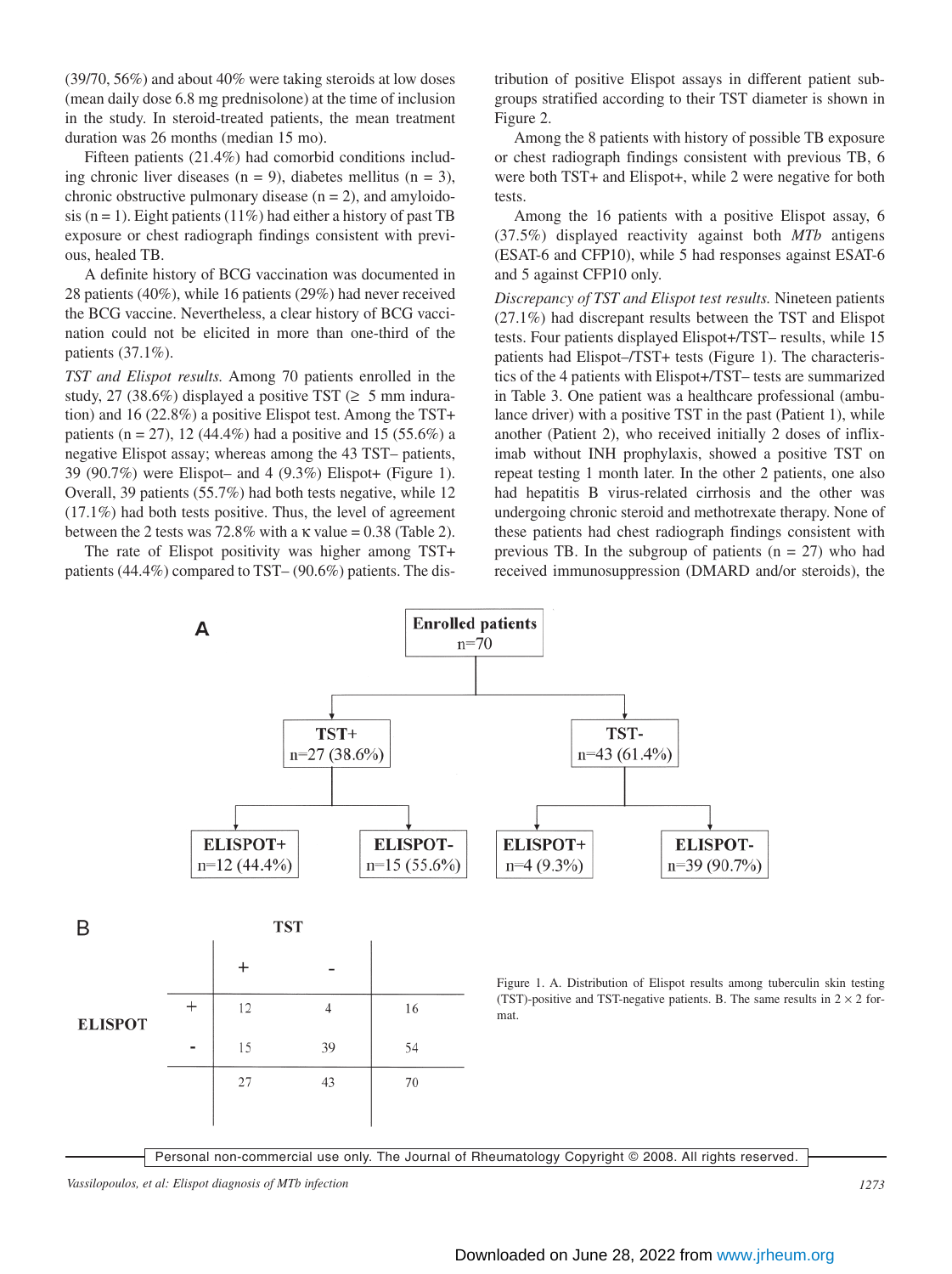*Table 2.* Effect of BCG vaccination on Elispot and tuberculin skin test (TST) agreement.

|                    | Total Population,<br>$n = 70$ | <b>BCG-Vaccinated</b><br>$n = 28$ | $n = 16$       | Unvaccinated, Unknown BCG Status,<br>$n = 26$ |
|--------------------|-------------------------------|-----------------------------------|----------------|-----------------------------------------------|
| Concordant results |                               |                                   |                |                                               |
| TST+/Elispot+      | 12                            | 4                                 | $\overline{c}$ | 6                                             |
| TST-/Elispot-      | 39                            | 13                                | 10             | 16                                            |
| Discordant results |                               |                                   |                |                                               |
| TST-/Elispot+      | $\overline{4}$                |                                   | $\Omega$       | 3                                             |
| TST+/Elispot-      | 15                            | 10                                | 4              |                                               |
| Agreement $(\% )$  |                               |                                   |                |                                               |
| Overall            | 72.9                          | 60.7                              | 75             | 84.6                                          |
| $TST+$             | 44.4                          | 28.6                              | 33.3           | 85.7                                          |
| $TST-$             | 90.6                          | 92.9                              | 100            | 84.2                                          |



Figure 2. The proportion of Elispot-positive tests among patient subgroups defined according to their TST diameter  $(0-4 \text{ mm} = 9.3\%, 5-9 \text{ mm} = 40\%,$  $10-14$  mm =  $43\%$ ,  $\geq 15$  mm =  $50\%$ ).

number of patients with discrepant Elispot+/TST– results was higher (3/43, 7%) compared to non-immunosuppressed patients (1/27, 3.7%), although the difference was not statistically significant (Table 4).

Among the 15 Elispot–/TST+ discordant patients, 10 (66.7%) had been vaccinated in the past with BCG (Table 2). The number of vaccinated individuals among the other 3 groups (i.e., Elispot–/TST–, Elispot+/TST+, and Elispot+/TST– patients) was much lower (33%, 33%, and 25%, respectively). None of these Elispot–/TST+ patients had been exposed to TB or had chest radiograph findings suggestive of previous TB.

*Table 3.* Characteristics of patients with Elispot+/TST– tests.

*Table 4.* Role of immunosuppression in Elispot and tuberculin skin test (TST) results.

|                    | Immunosuppression<br>(DMARD and/or steroids), No Immunosuppressison,<br>$n = 43$ (%) | $n = 27$ (%) |
|--------------------|--------------------------------------------------------------------------------------|--------------|
| Concordant results |                                                                                      |              |
| TST+/Elispot+      | 9(20.9)                                                                              | 3(11.1)      |
| TST-/Elispot-      | 23(53.5)                                                                             | 16(59.3)     |
| Discordant results |                                                                                      |              |
| TST-/Elispot+      | 3(7)                                                                                 | 1(3.7)       |
| TST+/Elispot-      | 8 (18.6)                                                                             | 7(25.9)      |

The TST diameter in these patients was smaller  $(11.9 \pm 4.4)$ mm) compared to Elispot+/TST+  $(16.4 \pm 12.1 \text{ mm})$  patients, but the difference was not statistically significant ( $p = 0.41$ ). A lower number of discordant Elispot–/TST+ results was observed in immunosuppressed (8/43, 18.6%) compared to non-immunosuppressed patients  $(7/27, 25.9\%; p =$  nonsignificant; Table 4).

In order to account for various factors that could be responsible for discordant Elispot/TST results (such as history of TB exposure, sex, age, history of BCG vaccination, underlying rheumatic disease, etc.), multivariate analysis was performed that showed that a history of previous BCG vaccination was associated with a discordant Elispot– $TST+$  result ( $p = 0.01$ ) and steroid use with a discordant Elispot+/TST- test result ( $p = 0.041$ ).

| Patient | Age,<br>yrs | Rheumatic<br>Disease | Disease<br>Duration, yrs | TST,<br>mm | Previous<br>TST                          | Possible TB<br>Exposure    | Steroid<br>Use | <b>DMARD</b><br>Use | Comorbid<br>Conditions |
|---------|-------------|----------------------|--------------------------|------------|------------------------------------------|----------------------------|----------------|---------------------|------------------------|
|         | 27 M        | uSpA                 | 4                        |            | $10 \text{ mm}$<br>$(5 \text{ yrs ago})$ | Healthcare<br>professional | Yes            | SSZ                 | None                   |
| $2*$    | 47 M        | AS                   | 10                       | 4          | ND                                       | Unknown                    | No             | No                  | None                   |
| 3       | 59 F        | RA                   |                          |            | ND                                       | Unknown                    | Yes            | <b>MTX</b>          | None                   |
| 4       | 70 M        | RA                   | 8                        | 4          | Negative                                 | Unknown                    | Yes            | No                  | Cirrhosis              |

\* Repeat TST testing 1 month after initiation of anti-TNF therapy with infliximab was positive, and the patient was started on isoniazid prophylaxis. uSpA: undifferentiated spondyloarthropathy, SSZ: sulfasalazine, MTX: methotrexate, ND: not done.

Personal non-commercial use only. The Journal of Rheumatology Copyright © 2008. All rights reserved.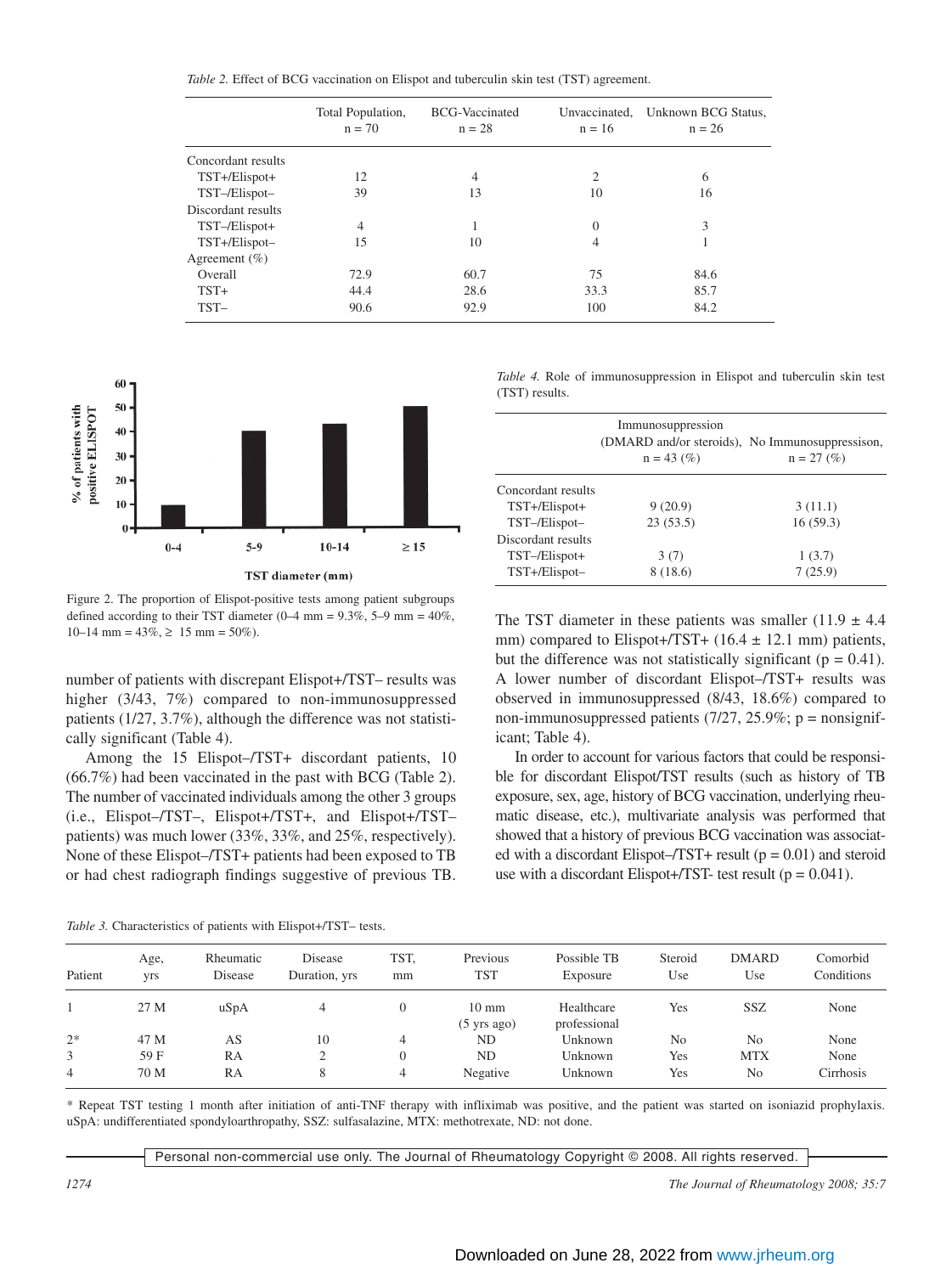*Patient followup.* None of the 70 patients included in the study had evidence of active TB during initial evaluation. Among these patients, 51 were started on anti-TNF treatment, after appropriate prophylaxis with INH for those who had either positive TST and/or positive Elispot assays. The rest of the patients  $(n = 19)$  either started INH prophylaxis and are awaiting anti-TNF treatment (10/19) or declined immediate treatment and were placed on a different therapeutic regimen (9/19).

Among the 51 patients treated with anti-TNF agents, 26 (50.9%) received adalimumab, 14 infliximab (27.4%), and 11 (21.6%) etanercept. None of these patients has developed active TB during the followup period (mean followup 7.1 mo, range 0–20 mo). Two patients who were either TST+ or Elispot+ did not initially receive INH prophylaxis. The first patient (TST–/Elispot+) is described in Table 3 (Patient 2), while the second, a 35-year-old man with longstanding ankylosing spondylitis who was TST+/Elispot–, declined INH prophylaxis. To date, he has received 9 months of adalimumab therapy with no evidence of active TB.

## **DISCUSSION**

This is the largest study to date directly comparing the results of an IFN-γ release assay to the standard TST for TB screening in patients with rheumatic diseases. Our results show that in rheumatic patients scheduled for anti-TNF treatment, the Elispot assay is a highly promising tool for *MTb* infection screening compared to the standard TST, as it is unaffected by previous BCG vaccination or steroid use.

A modest rate of agreement between the 2 assays, the TST and Elispot (72.9%,  $\kappa = 0.38$ ), was observed. This concordance is close to the rate recently reported in healthy populations with varying risk for LTBI  $(78.9\%)^{13}$ . The overall agreement between the 2 tests was much higher among TST– (90.6%) than TST+ patients (44.4%). This was due to the increased number of discordant TST+/Elispot– results among the TST+ population (15/27, 55.6%). Multivariate analysis revealed that only BCG vaccination was statistically associated with this discordant result. A recent review has shown that BCG vaccination after the first year of life (as in our population) can lead to positive TST ( $\geq 10$  mm) in roughly 20% of the cases<sup>19</sup>. Thus, these discordant results most likely represent "false-positives" due to previous BCG vaccination. Another possible explanation for this finding could be previous sensitization to environmental nontuberculous mycobacterial antigens present in the TST and not the Elispot assay. The true prevalence of such sensitization in our population is difficult to ascertain.

The discovery of a high proportion of patients with Elispot–/TST+ results is challenging, as it indicates that these patients could be unnecessarily exposed to INH treatment. This is particularly important because INH-related liver toxicity may be even higher in rheumatic patients who, especially with RA, are being treated with other potentially hepatotoxic medications such as methotrexate, nonsteroidal antiinflammatory drugs, leflunomide, sulfasalazine, etc $^{20}$ .

Approximately 10% of our TST– rheumatic patients (4/43) were Elispot+. Current steroid use was the only factor statistically associated with this result. Thus, although the percentage of TST–/Elispot+ patients was relatively low, their identification could lead to early LTBI detection and TB prevention in this vulnerable population.

The main inherent limitation of our study is the inability to directly calculate and compare the true sensitivity and specificity of the TST and Elispot assays for LTBI detection. This is due to the absence of a "gold standard" method for the diagnosis of LTBI, as indicated in recent reviews on this topic<sup>3,13</sup>. Nevertheless, similar comparative analyses have been reported in other populations<sup>13</sup>.

As noted, there are limited data on the performance of IFNγ release assays in rheumatic patients. In a recent study, Sellam *et al*<sup>16</sup> examined the performance of different *in vitro* assays with TST in 68 BCG-vaccinated French rheumatic patients starting anti-TNF treatment. In that study, an in-house Elispot assay with a much lower positivity threshold was used (CFP10: 2.5 spots/2.5  $\times$  10<sup>5</sup> cells; ESAT-6: 1.25 spots/2.5  $\times$  $10^5$  cells, compared to 6 spots/2.5  $\times$  10<sup>5</sup> cells for both antigens in our study). The use of an in-house assay may pose a problem for generalized use of this method. In addition, a direct comparison to TST using both antigens was performed only in a minority of patients  $(n = 7 \text{ with "definite" LTBI}).$ Nevertheless, similarly to our study, better "sensitivity" and "specificity" of the Elispot assays compared to TST for diagnosis of LTBI were found.

There are no reports in the literature directly comparing the QuantiFeron TB Gold (QTG) test with the TST in rheumatic patients. Efthimiou, *et al* described 2 patients with radiographic findings suggestive of old TB and negative TST who were positive by the OTG test<sup>17</sup>. Takahashi, *et al* used this test in a limited number of patients with RA  $(n = 14)$  treated with infliximab15. Among these, 4 were QTG-positive, but only 2 had the test prior to infliximab treatment. In a recent study of a large cohort of patients with RA in the UK  $(n = 101)$  who were screened with the QTG test, 7 were found to be positive<sup>14</sup> but no direct comparison to the TST was reported.

The possibility that some of the negative Elispot results in our study were falsely negative cannot be definitely ruled out. This is particularly true for the 4 out of 15 patients with discordant TST+/Elispot– results and no clear history of BCG vaccination, as well as for patients with double negative results. The effect of immunosuppression on Elispot results has not been adequately studied in rheumatic patients, and it is the subject of current investigation by our group (data not shown) and others. Moreover, only studies in rheumatic patients with a definite history of TB exposure can give more information regarding the true "sensitivity" of the Elispot test for diagnosis of LTBI, as suggested recently $2<sup>1</sup>$ .

Similarly, it is difficult to ascertain the rate of "false-posi-